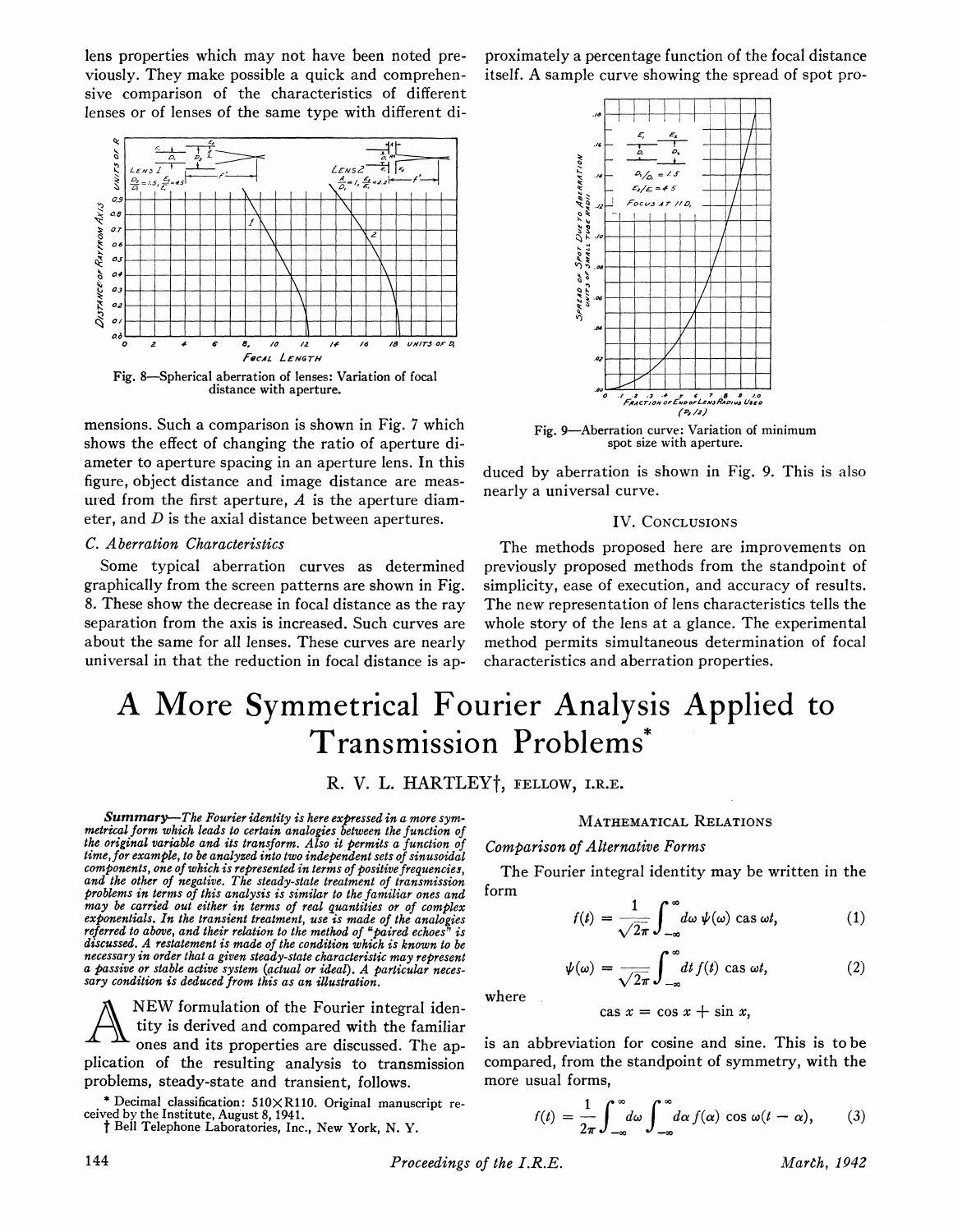or its equivalent,

$$
f(t) = \frac{1}{\sqrt{2\pi}} \int_{-\infty}^{\infty} d\omega \left[ A(\omega) \cos \omega t + B(\omega) \sin \omega t \right], \quad (4)
$$

$$
A(\omega) = \frac{1}{\sqrt{2\pi}} \int_{-\infty}^{\infty} dt f(t) \cos \omega t, \tag{5}
$$

$$
B(\omega) = \frac{1}{\sqrt{2\pi}} \int_{-\infty}^{\infty} dt f(t) \sin \omega t, \tag{6}
$$

and

$$
f(t) = \frac{1}{\sqrt{2\pi}} \int_{-\infty}^{\infty} d\omega \ C(\omega) \exp(i\omega t), \qquad (7)
$$

$$
C(\omega) = \frac{1}{\sqrt{2\pi}} \int_{-\infty}^{\infty} dt f(t) \exp(-i\omega t).
$$

To derive (1) and (2), we write

$$
\psi(\omega) = A(\omega) + B(\omega).
$$

Then (2) follows from (5) and (6). Since  $A(\omega)$  is an even function of  $\omega$  and  $B(\omega)$ , an odd,

$$
0 = \frac{1}{\sqrt{2\pi}} \int_{-\infty}^{\infty} d\omega [A(\omega) \sin \omega t + B(\omega) \cos \omega t].
$$

If we add this to the right member of (4) it reduces to (1).

Equations  $(3)$  to  $(6)$  are similar to  $(1)$  and  $(2)$  in that, when  $f(t)$  is real, all the other quantities are also real. They differ in that the variables t and  $\omega$  enter the equations symmetrically in the latter and not in the former. Equations (7) and (8) resemble (1) and (2) more closely in form. They differ in that the symmetry of (7) and (8) is marred by the difference in sign of the two exponents. Also when  $f(t)$  is real,  $C(\omega)$  is complex, and vice versa.

We may then set up the following expressions for the even and odd components of  $f(t)$  and  $\psi(\omega)$ :

$$
f_{\epsilon}(t) = \frac{1}{2} [f(t) + f(-t)], \quad (t > 0),
$$
  
= 
$$
\frac{1}{\sqrt{2\pi}} \int_{-\infty}^{\infty} d\omega \psi_{\epsilon}(\omega) \cos \omega t = \frac{1}{\sqrt{2\pi}} \int_{-\infty}^{\infty} d\omega \psi(\omega) \cos \omega t,
$$
 (9)

$$
f_0(t) = \frac{1}{2} [f(t) - f(-t)], \quad (t > 0),
$$
  

$$
= \frac{1}{\sqrt{2\pi}} \int_{-\infty}^{\infty} d\omega \psi_0(\omega) \sin \omega t = \frac{1}{\sqrt{2\pi}} \int_{-\infty}^{\infty} d\omega \psi(\omega) \sin \omega t,
$$
 (10)

$$
= \frac{1}{\sqrt{2\pi}} \int_{-\infty}^{\infty} d\omega \, \psi_0(\omega) \sin \omega t = \frac{1}{\sqrt{2\pi}} \int_{-\infty}^{\infty} d\omega \, \psi(\omega) \sin \omega t,
$$
  

$$
\psi_{\epsilon}(\omega) = \frac{1}{2} [\psi(\omega) + \psi(-\omega)], \quad (\omega > 0),
$$

$$
=\frac{1}{\sqrt{2\pi}}\int_{-\infty}^{\infty}dt\,f_{\epsilon}(t)\,\cos\,\omega t=\frac{1}{\sqrt{2\pi}}\int_{-\infty}^{\infty}dt\,f(t)\,\cos\,\omega t,\qquad (11)
$$

$$
\psi_0(\omega) = \frac{1}{2} [\psi(\omega) - \psi(-\omega)], \quad (\omega > 0),
$$
  
= 
$$
\frac{1}{\sqrt{2\pi}} \int_{-\infty}^{\infty} dt f_0(t) \sin \omega t = \frac{1}{\sqrt{2\pi}} \int_{-\infty}^{\infty} dt f(t) \sin \omega t.
$$
 (12)

Equations (3) to (6) differ from  $(1)$  and  $(2)$  also with respect to negative values of  $\omega$ . Since the first integrand in (3) is an even function of  $\omega$ , the component of  $f(t)$  corresponding to integration over negative values of  $\omega$  is identical with that over positive. If then we regard (3) as an analysis of  $f(t)$  into sinusoidal components, we may say that one half of the value of the function is represented by components for which  $\omega$  is positive and one half by those for which it is negative. In  $(1)$  however we note that

$$
\begin{aligned} \n\text{cas } (-\omega t) &= \sqrt{2} \, \text{cos} \, \left( -\omega t - \frac{\pi}{4} \right), \\ \n&= \sqrt{2} \, \text{cos} \, \left( \omega t + \frac{\pi}{4} \right), \n\end{aligned} \tag{13}
$$

and

$$
\cos(\omega t) = \sqrt{2} \sin\left(\omega t + \frac{\pi}{4}\right).
$$

We may, therefore, say that <sup>a</sup> pair of equal positive and negative values of  $\omega$  in (1) correspond to a pair of components which vary as the sine and cosine of the same angle. Thus (5) and (6) represent a resolution into sine and cosine components each of which is further resolved into components corresponding to  $\omega$ and  $-\omega$ , whereas in (1) these two resolutions are accomplished together.

This difference gives rise to a corresponding one in the functions of  $\omega$  by which a given function of t may be represented. Equation (4) suggests that use is made of two functions,  $A(\omega)$  and  $B(\omega)$ , each defined for both positive and negative values of  $\omega$ . However, in view of their evenness and oddness, they are completely determined by their values over either range alone. In (1), on the other hand, we have a single function  $\psi(\omega)$ , the value of which for  $-\omega$  is independent of that for  $\omega$ ; and so it must be defined over the entire range of  $\omega$ .

#### Analogous Functions of Time and Frequency

The symmetry of (1) and (2) makes possible some analogies between functions of  $t$  and  $\omega$ . The discussion of these may be simplified, without loss of generality, if we identify t with time and  $\omega$  with angular frequency. It will be further simplified if we replace  $\omega$  by  $2\pi$  times the cyclic frequency  $\nu$ , writing (1) and (2) as

$$
f(t) = \int_{-\infty}^{\infty} d\nu \Phi(\nu) \cos 2\pi \nu t, \qquad (14)
$$

$$
\Phi(v) = \int_{-\infty}^{\infty} dt f(t) \text{ cas } 2\pi vt,
$$
 (15)

where

$$
\Phi(\nu) = \sqrt{2\pi} \ \psi(2\pi\nu) = \sqrt{2\pi} \ \psi(\omega).
$$

We have interpreted equations such as (1) and (4) as representing a resolution of  $f(t)$  into sinusoidal components. We may also interpret (2), (5), and (6) as representing the resolution of their respective functions of frequency into components which vary sinusoidally with frequency. For example in (5) (as modified), the component corresponding to a particular instant  $t_1$  has the form  $dt f(t_1) \cos 2\pi t_1 \nu$ , as shown in Fig. 1. This value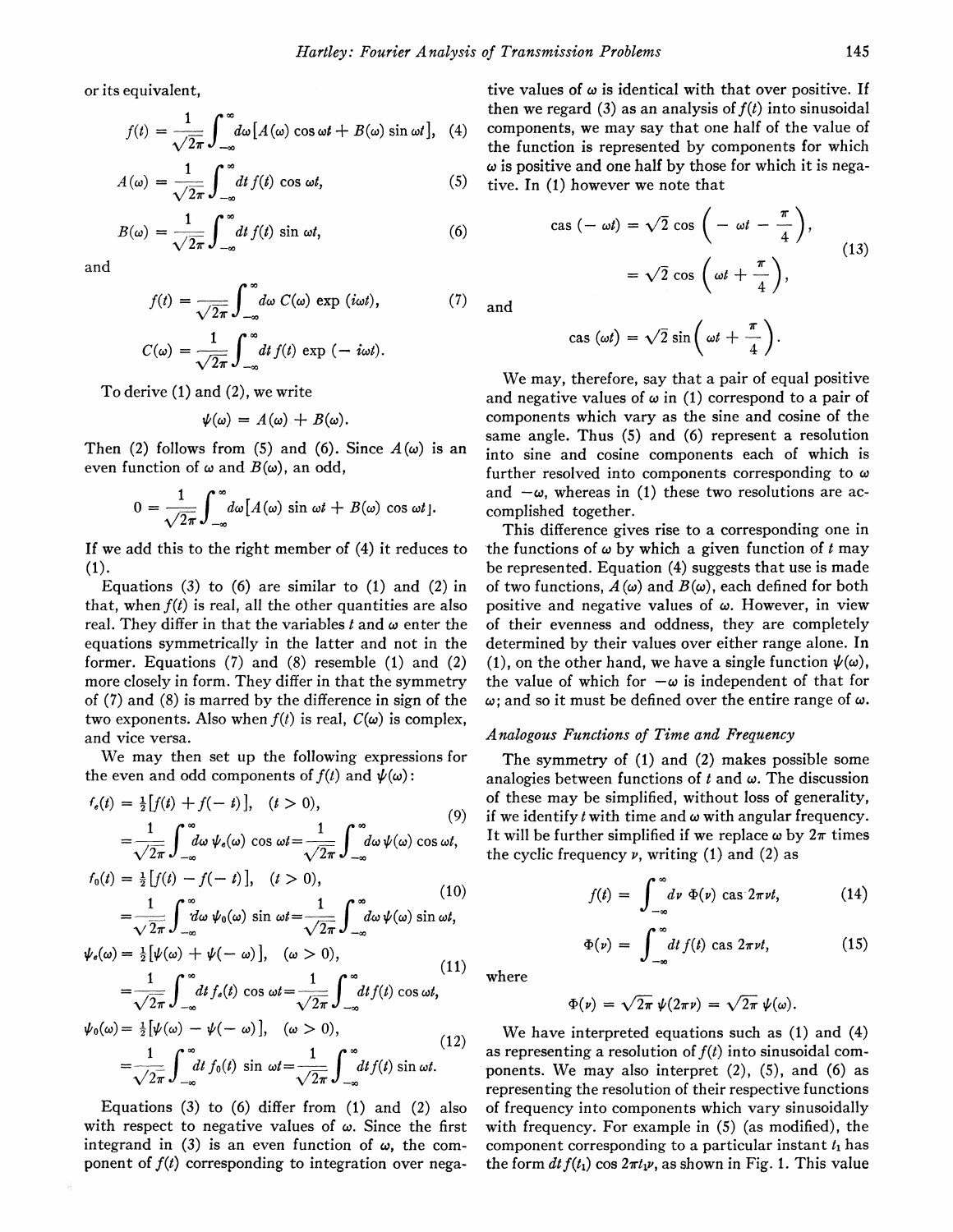of t determines the amplitude,  $dt f(t_1)$ , and is itself equal to the number of cycles per unit frequency range. Its reciprocal  $1/t_1$  is the frequency range occupied by one cycle-of the sinusoid. This role of  $t_1$  is the analog of that of the frequency  $\nu_1$  of a single frequency component of  $f(t)$  as given by (4). It seems logical



therefore to refer to one of these sinusoids on the frequency scale as a single instant component of  $\phi(\nu)$  and to the corresponding instant as the instant of the component.

The resolution of  $\phi(\nu)$  may follow either the familiar method, as in the foregoing example, or the alternative one described above. It would seem that our intuitions would be best satisfied by that resolution in which the values of  $f(t_1)$  and  $f(-t_1)$  best maintain their separate identities in the components of  $\phi(\nu)$ . From this standpoint the newer analysis is preferable. In (2) the components corresponding to instants  $t_1$  and  $-t_1$  constitute a pair of sine and cosine components as in Fig. 2. The corresponding pair in (5) and (6) are found by compounding the components of instants  $t_1$ and  $-t_1$  for the sine and cosine separately. The amplitudes of the resultants are proportional to  $f(t_1) - f(-t_1)$ and  $f(t_1) + f(-t_1)$ , respectively. Here the identities of the positive and negative instants are pretty well lost.

If we apply the Fourier analysis to a function of time of the form

$$
f_1(t) = A \, \text{cas } 2\pi \nu_1 t,
$$

the resulting function  $\Phi_1(\nu)$  is zero except at  $\nu_1$  where it has an infinite value such that

$$
\Phi_1(\nu_1)d\nu=A.
$$

Thus the transform of a cas function of time of finite amplitude is a finite pulse of infinite height and infinitesimal length. When the function  $f(t)$  comprises an infinitude of cas components, as indicated in (14), the amplitude of each component is infinitesimally small. For example, the component of frequency  $\nu_1$ , say, has an amplitude of  $\Phi(\nu_1)d\nu$ . The transform of this component then is an infinitesimal pulse of finite height  $\Phi(\nu_1)$ , and length dv located at  $\nu_1$ . Suppose that we transform in the same way all of the other cas components of  $f(t)$ . The result is a succession of pulses

corresponding value of  $\Phi(\nu)$ . The same succession of pulses would result from the well-known resolution of  $\Phi(\nu)$  into a succession of infinitesimal pulses of length  $dv$ , each of a finite height, given by the average value of  $\Phi(\nu)$  over the particular interval dv. Also, from sym-

spaced at intervals of  $dv$ , each of a height equal to the



metry, if we analyze  $f(t)$  into pulses  $f(t)dt$ , and transform these individually we get the same sinusoidal components of  $\Phi(\nu)$  that we do if we transform  $f(t)$  into  $\Phi(\nu)$  and analyze it into sinusoidal components. In general, the amplitude of a sinusoidal component of a function is equal to the magnitude of the corresponding pulse of its transform.

Close approximations to sinusoidal components of a time function are in common use. More rarely experimental use is made of an approximate pulse in the form of a current of finite duration, the magnitude of which is made to vary inversely as the duration as the latter is decreased. The transform of such a wave approximates to a sinusoidal  $\Phi$  function of finite amplitude. If also the pulse is an even function of time and occurs at the instant zero, the corresponding  $\Phi$  function approaches a uniform finite value for all frequencies.

By analogy with the Fourier series, it is obvious that  $\Phi(\nu)$  can be represented over a limited frequency range, by an infinite series of finite, single-instant cas components which are finitely spaced. These correspond to a series of equally spaced finite pulses on the time scale, each of infinite height and infinitesimal duration. The finite time interval separating the pulses is the reciprocal of the range of frequency over which the function of frequency is to be represented. These pulses will be distributed over the entire time scale. If the Fourier integral analysis be applied to this sequence of pulses, the resulting function of frequency will repeat itself on the frequency scale, the interval of repetition being equal to that over which the original function was to be represented.

As an example of this relationship may be mentioned a property of telegraph signals derived by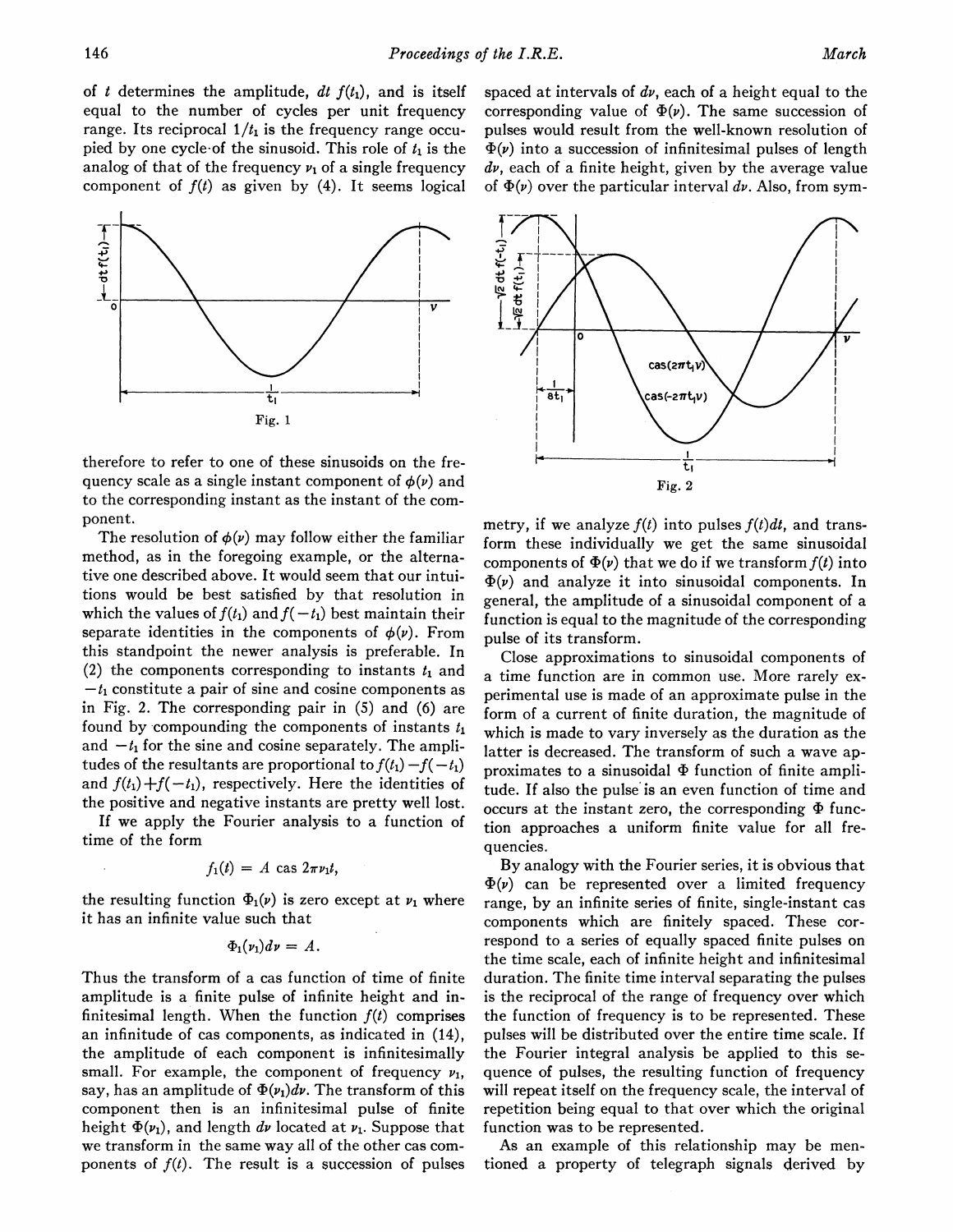Nyquist.' He assumed that in a synchronous telegraph system employing any number of elements, the duration of each signal pulse is made small compared with the signal interval. He then showed that the spectrum of the over-all disturbance repeats itself on the frequency scale, except for a factor dependent on the form of the pulse. Presumably if the duration of the pulse is sufficiently decreased, the effect of its form can be made negligible. With this assumption, the result becomes a special case of the analog of the Fourier series relation.

## APPLICATION TO TRANSMISSION PROBLEMS

In applying the foregoing to transmission problems it will be assumed that the systems under consideration are linear with constants which do not vary with time. They will be assumed to be either passive or stable active systems, except where unstable active systems are specifically mentioned.

### Steady-State Transmission in Terms of  $\psi$  Components

By the steady-state characteristic of such a system we mean a description, in terms of functions of frequency, of how it transmits sinusoidal waves of various frequencies. This amounts to a statement, for each frequency, of the relation between some two waves associated with the system. If they are the current and voltage at the same point, the relation takes the form of an impedance, consisting of a resistance and a reactance. As the relation between any other pair of waves may be expressed in similar form, there will be no loss of generality if we carry on the discussion in terms of an impedance.

The resistance gives the ratio, to the amplitude of the current, of the amplitude of that component of the voltage which is in phase with the current. The reactance gives a similar ratio for the component in quadrature. When the familiar analysis is used, it is convenient in computing the impedance to choose the current as a sine wave of unit amplitude. The amplitudes of the computed sine and cosine components of the voltage then give the resistance and reactance.

If we wish to carry out the computation in terms of the new analysis, we again assume that the current is represented by one of the quadrature components, in this case that of positive frequency  $\psi(\omega_1)$  cas  $\omega_1 t$ ,  $(\omega_1 > 0)$ . If we analyze this into its sine and cosine components, compute the accompanying voltages in the familiar way, and resolve their resultant into cas components of positive and negative frequency, we

$$
\psi(\omega_1)[R(\omega_1) \text{ cas } \omega_1 t + X(\omega_1) \text{ cas } (-\omega_1 t)]. \quad (18)
$$

Obviously, if we make  $\psi(\omega_1)$  unity, the resistance is given by the magnitude of the voltage component of positive frequency and the reactance by that of negative frequency.

More often perhaps, we know the impedance and wish to compute the voltage which accompanies a given current. If the current is sinusoidal we resolve it into cas components of positive and negative frequency. The voltage accompanying the component of frequency  $\omega_1$  is given by (18). That accompanying the component of frequency  $-\omega_1$  is obtained by reversing the sign of  $\omega_1$  in (18). It is

$$
\psi(-\omega_1)[R(-\omega_1)\,\cos(-\omega_1t)+X(-\omega_1)\,\cos\omega_1t],\,(18')
$$

where

$$
R(-\omega_1) = R(\omega_1),
$$
  
 
$$
X(-\omega_1) = -X(\omega_1), \qquad (\omega_1 > 0).
$$

From these results it follows that if the current is a transient which can be represented by

$$
I = \frac{1}{\sqrt{2\pi}} \int_{-\infty}^{\infty} d\omega \, \psi(\omega) \text{ cas } \omega t,\tag{19}
$$

the voltage is

$$
E = \frac{1}{\sqrt{2\pi}} \int_{-\infty}^{\infty} d\omega \, \psi(\omega) \left[ R(\omega) \, \text{cas} \, \omega t + X(\omega) \, \text{cas} \, (-\omega t) \, \right], \tag{20}
$$

provided  $R(\omega)$  and  $X(\omega)$  satisfy certain well-known conditions.

The new analysis lends itself to the use of complex algebra in a manner exactly analogous to that of the familiar analysis. In the familiar case we carry out the operations in terms of  $exp(i\omega t)$ , the real part of which is  $\cos \omega t$ . When this is multiplied by the impedance  $R(\omega) + iX(\omega)$ , the real part of the product gives the voltage. In the new analysis, we recognize that the sum of the real and imaginary parts of  $exp(i\omega t)$  is cas  $\omega t$ . Hence if we multiply  $exp(i\omega t)$  by the complex impedance as before, the sum of the real and imaginary parts of the product gives the voltage. We may then write (19) and (20) in the form

$$
I = \text{real} + \text{imaginary part of } \frac{1}{\sqrt{2\pi}} \int_{-\infty}^{\infty} d\omega \, \psi(\omega) \, \exp(i\omega t),
$$
  

$$
E = \text{real} + \text{imaginary part of } \frac{1}{\sqrt{2\pi}} \int_{-\infty}^{\infty} d\omega \, Z(\omega) \psi(\omega) \, \exp(i\omega t),
$$

where  $\psi(\omega)$  is real and  $Z(\omega)$  is the complex impedance. An alternative method is based on the relation

$$
(1 + i) \exp(i\omega t) = \cos(-\omega t) + i \cos(\omega t).
$$

If the real part of this represents the current, then

real part of 
$$
(1 + i) Z \exp(i\omega t) = R \cos(-\omega t) - X \cos \omega t
$$
,

which from (18') is the voltage. Here the cas component of negative frequency has a role similar to that of the cosine component and that of positive frequency to that of the sine, which is consistent with (13). It is also consistent with the fact that it is the sine and the positive-frequency components of current which are accompanied by voltage. components which are equal to the resistance and reactance, respectively. For the

<sup>1</sup> H. Nyquist, 'Certain topics in telegraph transmission theory," Trans. A.L.E.E. (Etec. Eng., April, 1928), vol. 47, pp. 617-644; 1928.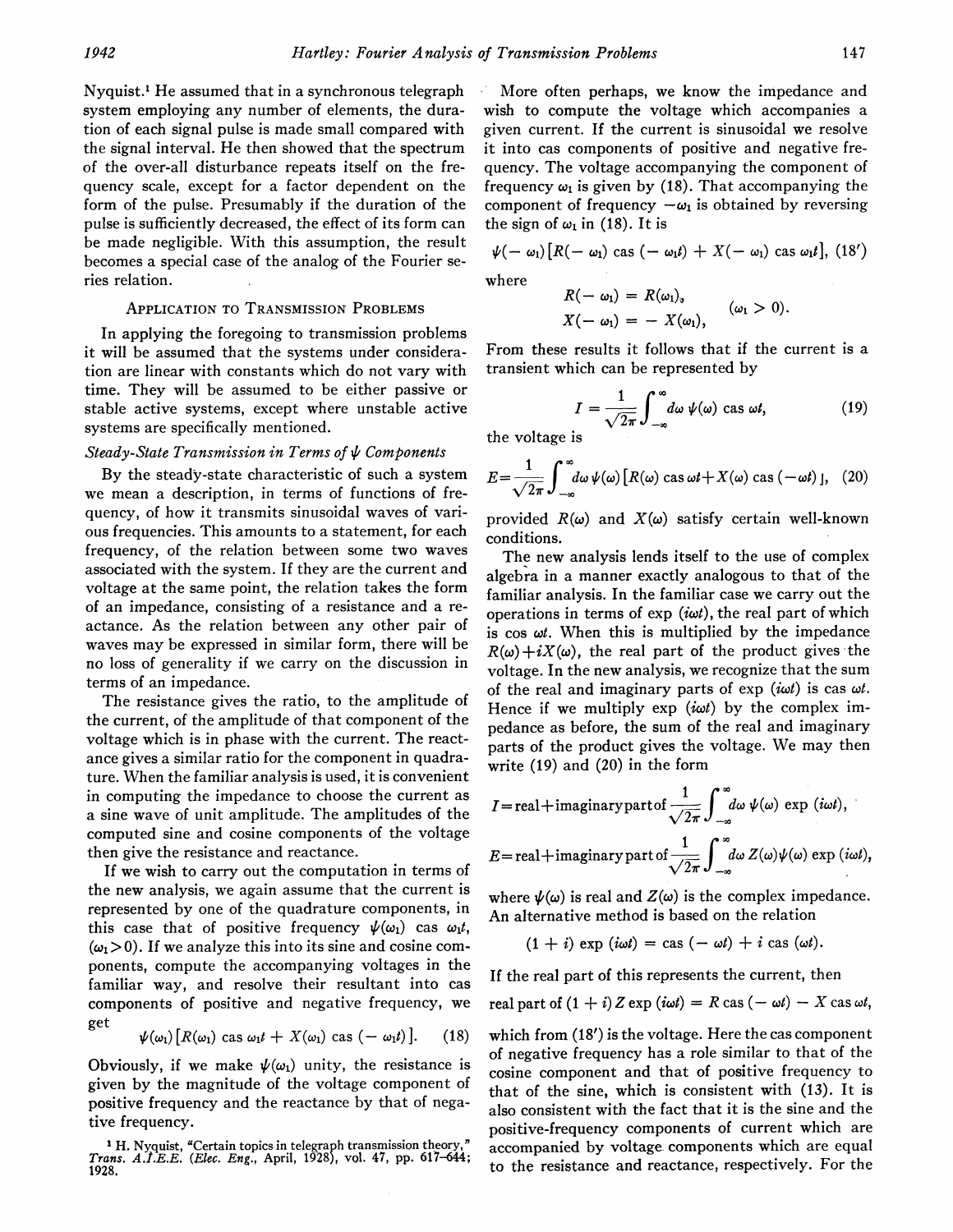cosine and negative-frequency components the quadrature component of the voltage is equal to minus the reactance.

## Systems Characteristics as Spectra of Transients

It is well known that under suitable conditions the functions of frequency which give the steady-state characteristic of a system are identical with those which describe the transient which accompanies excitation by an ideal pulse at time zero.<sup>2</sup> Such a transient may be analyzed into components of positive and negative frequency, the magnitudes of which are expressed in terms of the system characteristics. The resulting function of frequency bears a more symmetrical relation to the time function representing the transient than do the familiar frequency functions. This symmetry is found to be helpful in establishing relations between the steady-state and transient characteristics of a system.

Let us first review the well-known relation between the impedance and the transient voltage which accompanies a pulse of current at time zero. For this purpose, we may make use of some of the relations given above. We shall assume that the current approaches as closely as we wish to a finite pulse of infinite height and infinitesimal length as discussed above. The corresponding  $\Phi$  function then approaches a constant finite value. This means that the single-frequency components of the current are all cosines of the same infinitesimal amplitude. The corresponding components of the voltage are each made up of a cosine component proportional to the resistance and a sine component proportional to minus the reactance at the particular frequency. Formally these are the same as the components of the spectrum of a function of time. Whether or not they represent the spectrum of the transient voltage, depends on whether the impedance function is such that the integration involved in their summation has meaning. This will be true only if the impedance approaches zero at infinite frequency at a sufficiently rapid rate. In what follows we shall consider only systems which satisfy this condition.

We wish now,to represent the spectrum of the transient in terms of the new analysis. Since the amplitudes of the voltage waves are  $R(\nu)$  and  $-X(\nu)$ ,  $(\nu>0)$ , those of their components of frequencies  $\nu$  and  $-\nu$  will be each half those values, so

$$
\Phi(\nu) = \frac{1}{2} [R(\nu) - X(\nu)],
$$
  
\n
$$
\Phi(-\nu) = \frac{1}{2} [R(\nu) + X(\nu)],
$$
  
\n
$$
= \frac{1}{2} [R(-\nu) - X(-\nu)].
$$

Also

$$
\begin{aligned}\n\Phi_e(\nu) &= \frac{1}{2}R(\nu), \\
\Phi_0(\nu) &= -\frac{1}{2}X(\nu). \n\end{aligned} \n\tag{21}
$$

The  $\Phi$  function corresponding to the transient voltage

is then given by one half of the resistance minus the reactance. The application of this relation will next be illustrated by some practical examples.

## Echoes as Single-Instant Components

To arrive at a more concrete picture of a single pulse, at a time other than zero, as corresponding to a sinusoidal function of frequency, let us consider what happens when a finite pulse of current of the kind just discussed is sent into a distortionless line at time zero by a generator of infinite internal impedance. First suppose the line to be of infinite length, or terminated in its own impedance, so that there is no reflected wave. The voltage across the input is also a pulse, the spectrum of which is made up of cosine components of uniform amplitude. This is consistent with the impedance of the line being a uniform resistance. Suppose now that the distant end be opened. The initial voltage pulse will then be followed by an echo, delayed by a period  $t_1$  equal to twice the transmission time of the line. Owing to the infinite generator impedance no current will accompany this pulse and it will be reflected as from an open circuit. Let us assume that the line attenuation is great enough that subsequent echoes are negligible. The first echo then constitutes a finite voltage pulse at time  $t_1$ . The  $\Phi$  function corresponding to it will be a finite sinusoid, for which the number of cycles per unit frequency range is given by  $t_1$ . This may be added to the uniform value of  $\Phi(\nu)$  representing the initial pulse. Since the attenuation is assumed large, the sinusoidal part wilI appear as a ripple on the larger uniform value. When this resultant  $\Phi$  function is resolved into its even and odd components, we have the functions which represent the resistance and minus the reactance of the open-circuited line. These will each have a sinusoidal component, the phases of the two being in quadrature. This picture of the line impedance will be recognized as that in common use for locating points of reflection by means of the sinusoidal variations in impedance.

Suppose now that we greatly reduce the attenuation. The initial pulse will then be followed by a long series of equally spaced pulses of gradually diminishing magnitude. Together they constitute the analog of a Fourier series, with  $t_1$  as a fundamental. Each pulse will contribute to  $\Phi(\nu)$  a sinusoidal component for which the number of cycles per unit frequency range is  $nt_1$ and the wavelength on the frequency scale is  $1/nt_1$ . These combine to form a  $\Phi$  function which has a sharp peak at the fundamental resonant frequency  $1/t_1$  of the line. Also this  $\Phi$  function repeats itself on the frequency scale in successive intervals of  $1/t_1$  thus providing peaks corresponding to resonance at the harmonic frequencies. This point of view resembles very closely that used by Mason<sup>3</sup> in treating the steady-state properties of circuits in terms of multiple echoes.

<sup>&</sup>lt;sup>2</sup> R. V. L. Hartley, "The transmission of information." Bell Sys. Tech. Jour., vol. 7, pp. 535-563; July, 1928.

<sup>a</sup> W. P. Mason, "A new method for obtaining transient solutions of electrical networks." Bell Sys. Tech. Jour., vol. 8; pp. 109-134; January, 1929.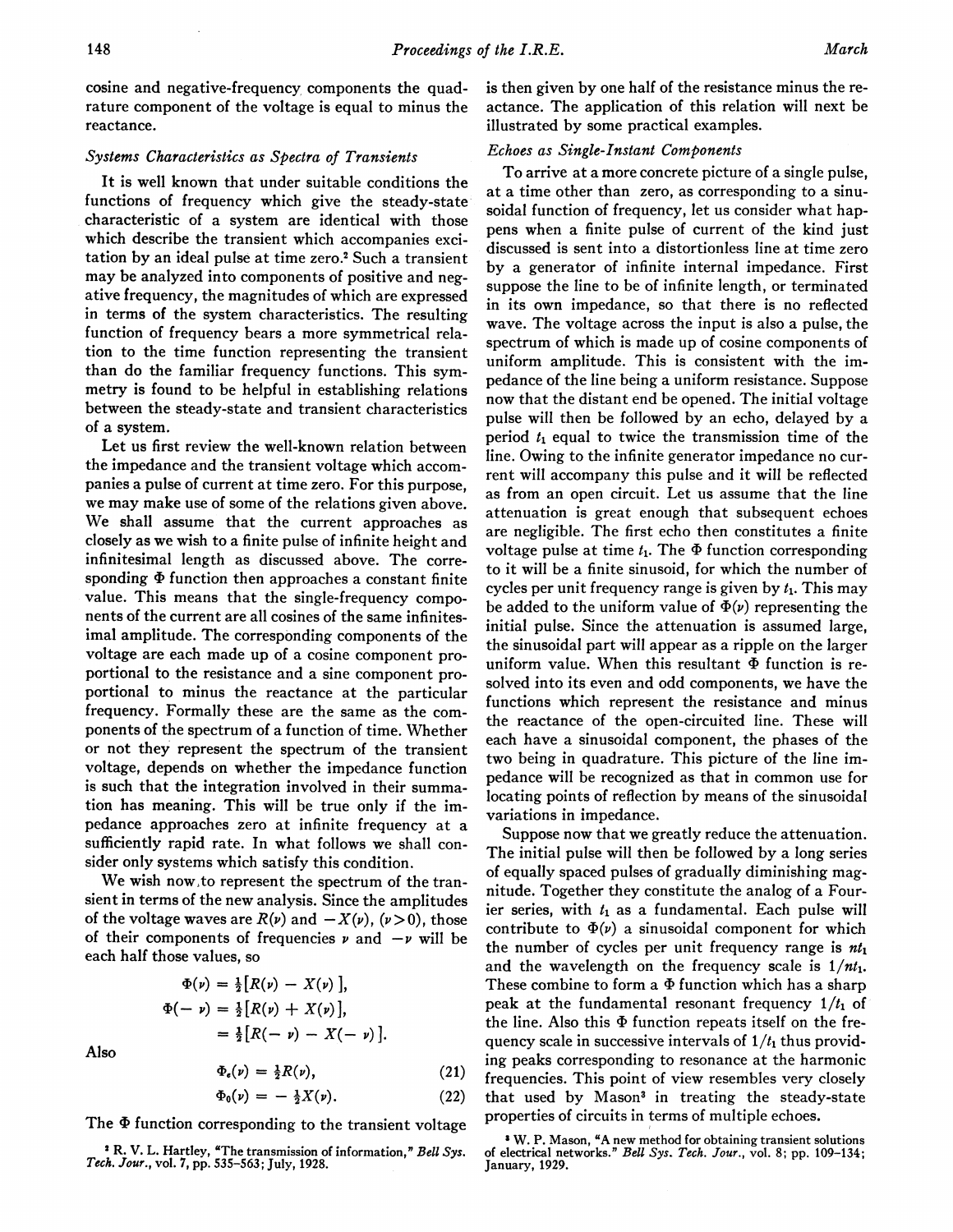## Distortion in Terms of Paired Echoes

The correspondence between echoes and sinusoidal variations in impedance was carried further by Mac-Coll4 in a study of phase distortion. He noted that in certain circuits the departure of the phase characteristic from linearity was approximately sinusoidal. He therefore assumed small sinusoidal variations in the magnitude and phase of the transfer admittance and showed that the resulting transient distortion of the current could be represented by reduced replicas of the applied signal displaced in both directions along the time axis. More recently Wheeler<sup>5</sup> and Strecker<sup>6</sup> have represented the distortion of a television signal in terms of two groups of similar "paired echoes." In one group each pair corresponds to a sinusoidal component of the attenuation-frequency function of the system and in the other to a component of the phase-frequency function. The relations underlying this correspondence are approximate and the method is applicable only when the distortion is relatively small. Burrows<sup>7</sup> has suggested a method of successive approximations based on MacColl's results, which increases the accuracy and evaluates the residual error. He points out that in the amplitude case, the relations become exact if the amplitude itself is used, rather than its logarithm, the transmission loss, as used by Wheeler. Still more recently Strecker8 has pointed out what is obvious from the present point of view, that the method of paired echoes may be made to give exact results for all values of distortion, if logarithmic relations are avoided and the system is described in terms of its transfer impedance, or admittance. As an alternative we may represent the system by its  $\Phi$  function, and analyze this into its components of negative and positive instants, in accordance with (1). The amplitudes of these give directly the magnitudes of the resultant echoes which precede and follow the signal by particular intervals.

Another example of the representation of pulses on the time scale by sinusoids on the frequency scale will be found in Kallmann's<sup>9</sup> treatment of "transversal filters." By adjusting the amplitudes and signs of components corresponding to pulses having different arrival times, he constructs a function of frequency to fit the desired filter characteristic.

## Representation of a Stable System by a Function of Positive Frequencies Only

The pairs of functions of frequency which represent the steady-state characteristics of linear systems have been the subject of much study. Many years ago, Mac-Coll questioned the need of two independent functions, or components of a complex function. He was able to show, in particular, that the susceptance of a passive circuit can be computed from its conductance. Work along this line has continued, and Bode<sup>10</sup> has extended these relations to include amplitude and phase. As a result of these studies it has come to be recognized that the performance of a passive system or a stable active one should be adequately described by a single function of positive frequencies. If so there should be, and there is, something in the nature of such systems which makes it unnecessary to specify the  $\Phi$  function for both negative and positive frequencies.

This something is the fact that when a pulse is applied to such a system, the transient response is confined to the period following the pulse. In an unstable system the existence of a finite "response" is not dependent on a corresponding finite applied "stimulus." We saw above that the frequency characteristic may usually be interpreted as the spectrum of the transient response to an exciting pulse at time zero. If we call this response  $f(t)$ ,  $t > 0$ , then  $f(-t)$  is always zero. From (9) and (10), then

$$
f_e(t) = f_0(t) = \frac{1}{2}f(t),
$$

and so either  $f_{\theta}(t)$  or  $f_{0}(t)$  alone is sufficient to determine  $f(t)$ . From (9),  $f_{e}(t)$  is determined by  $\Phi_{e}(v)$ . But  $\Phi_{\epsilon}(\nu)$  is an even function and so is completely described by its values for positive frequencies. Similarly from (10),  $\Phi_0(\nu)$  is also adequate, and so either component of the familiar spectrum contains all the essential information. In more familiar language, the transient response may be deduced from either the real or the imaginary component of the steady-state response.

## Necessary Conditions for a Stable System

The above result suggests some alternative formulations for the conditions which must be met by a steadystate characteristic if it is to correspond to a physically possible passive system or stable active system. When a pulse is applied to such a system at time zero, the transient  $f(t)$  is zero for  $t < 0$ . The amplitude of a single-instant component of the system characteristic,  $\Phi(v)$ , is  $f(t)dt$ . The condition, therefore, is that the amplitudes of all such components which correspond to negative values of  $t$  shall be zero. Also, it follows from (13), that if  $\Phi(\nu)$  be analyzed into sine components of variable amplitude and phase, in accordance with the familiar Fourier analysis, the condition requires that the phases of all the components be

<sup>4</sup> L. A. McColl, 'The distortion of signals by linear systems having amplitude and phase characteristics of a certain type,' unpublished memoranda, December, 1931.

Harold A. Wheeler, "The interpretation of amplitude and phase distortion in terms of paired echoes," PROC. I.R.E., vol. 27,

pp. 359-384; June, 1939. <sup>6</sup> F. Strecker, "tber den Einflus kleiner Phasenverzerrungen auf die Ubertragung von Fernsehsignalen," Elec. Nach. Tech., vol. 17,

pp. 51-56; March, 1940. <sup>7</sup> Charles R. Burrows and C. W. Carnahan, Discussion on Wheeler paper, footnote 5, PROC. I.R.E., vol. 27, pp. 384-386;

June, 1939. <sup>8</sup> F. Stecker, "Beeinflussung der Kurvenfarm von Vorgatngen durch Dämpfungs- und Phasenverzerrung," *Elec. Nach. Tech.*,<br>17, pp. 93–107; May, 1940.<br>9 Heinz E. Kallmann, "Transversal filters," Proc. I.R.E., vol.

<sup>28,</sup> pp. 302-310; July, 1940.

<sup>10</sup> H. W. Bode, "Relations between attenuation and phase in feedback amplifier design," Bell Sys. Tech. Jour., vol. 19, pp. 421- 454; July, 1940.